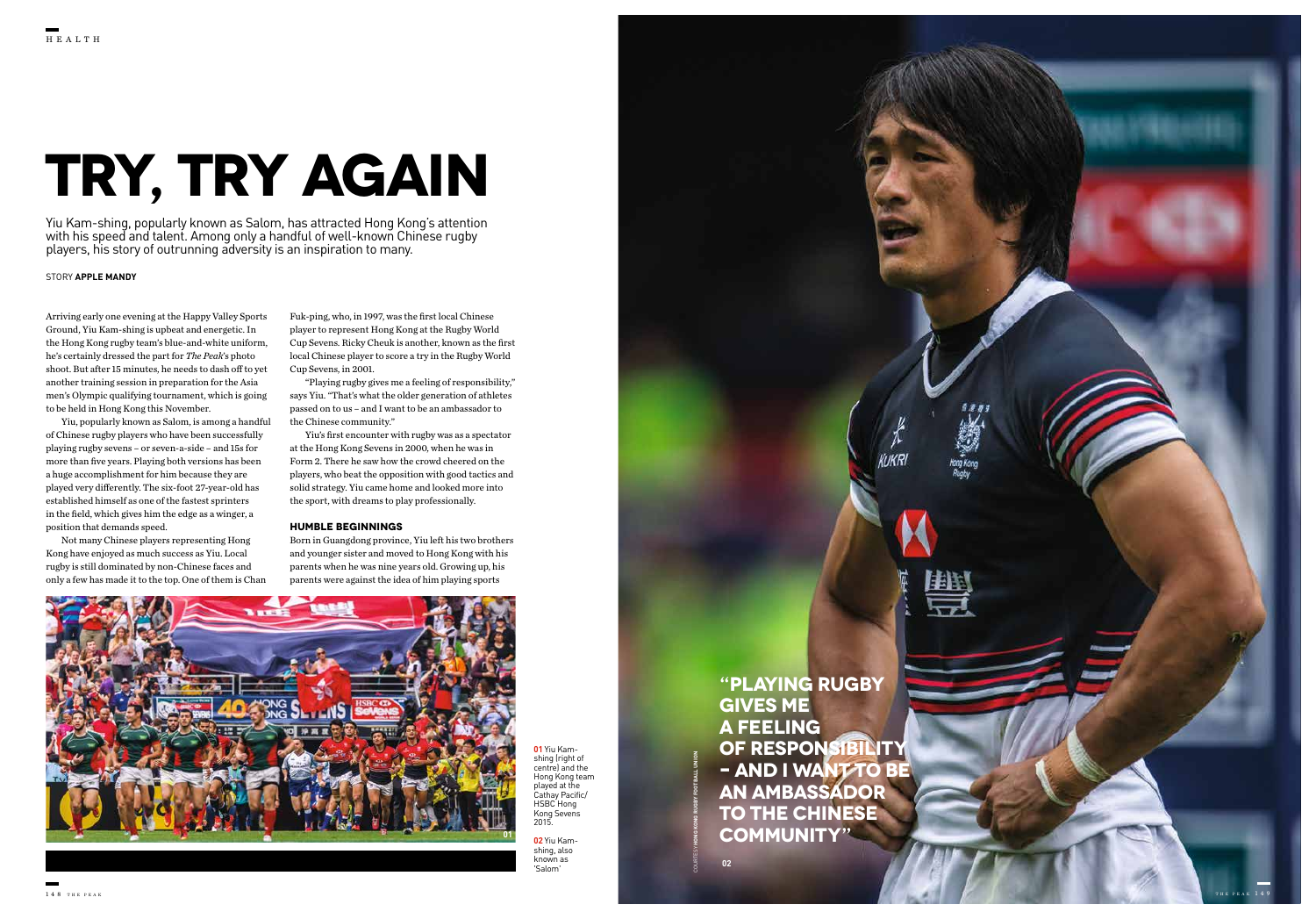**03** Yiu Kamshing has established himself as one of the fastest sprinters in the field.

professionally. "When I was in secondary school, my parents didn't agree with the idea of me being a professional athlete," says Yiu. "But I showed progress as I trained and my personality changed."

And since that change was for the better, his father, who works in construction, and his mother, who is now retired, became "supportive and happy". "I was able to convince my parents that I could have a career in rugby," says Yiu. "They saw the change in my attitude – I was happier, more confident, disciplined, motivated and mature. I also became more organised, responsible and positive. I supported myself and made contributions to my family."

Yiu stop schooling at Form 5, when he was 18, and started playing rugby. He went to a summer course run by the Hong Kong Rugby Football Union (HKRFU) in Tai Po, and carried on playing for the Valley Fort Rugby Football Club in 2008, where he met Andy Yuen and Lee Cheuk-yin, who spotted his talent and encouraged him to reach for his dreams. At 19, he was invited to be part of the Hong Kong Youth Team and then the Hong Kong team after a year of rigorous training.

Playing for the Hong Kong team was a step up for Yiu, but challenges arose during training sessions. "Language was a problem," he says. "Everybody [on the team] was speaking in English and it was very difficult for me to communicate. I felt scared because my English wasn't that fluent."

Yiu also had to modify his fitness exercises, as well as deal with stress. "I was a sprinter so my speed and fitness level was completely different from the other players. I worked very hard on bringing up my fitness level so I could cope and adapt to this physically

**"SALOM IS A VERY GOOD ATHLETE. HE CAME TO RUGBY A LITTLE LATER IN LIFE BUT HE HAS BECOME EXTREMELY SUCCESSFUL. HE'S ONE OF THE PIN-UP BOYS FOR THE LOCAL COMMUNITY"**

– Pieter Schats, Hong Kong Rugby Football Union

Overall, Hong Kong rugby's star continues to rise and that has helped both Yiu and his sport. In 2013, rugby became the first team sport to be granted an "Elite Sports" status by the Hong Kong Sports Institute, a government-funded organisation in Sha Tin that supports sports development and athlete training. The granting of the status provided the HKRFU national sevens team with an annual stipend to be shared among qualified players, as well as special training to enhance their competitiveness on the Asian and international stage. Yiu was among the union's 40 players to qualify for the four-year programme.

 "The vast majority of the youth players are predominantly Chinese. But as they get older, a lot of them don't continue with playing rugby," says Pieter Schats, chairman of the HKRFU and executive director at Fung Retailing. "Salom is a very good athlete. He came to rugby a little later in life but he has become extremely successful. He's one of the pin-up boys for the local community."

 Clearly, being involved in this elite programme has given Yiu and his team some benefits. He says that now, without the pressure to find other work, they are able to get more rest between training sessions which means they can recover faster and perform better.

demanding sport," adds Yiu. "Dealing with stress is another big challenge. Often, stress comes from the pressure to reach a goal — it could be winning first place or a specific cup."

Obviously, Yiu has more than learned to cope. His first Hong Kong Sevens was in 2010, and he has played in every Sevens since then. His career soared when the men's sevens squad won silver medals at the 2009 East Asian Games and the 2010 and 2014 Asian Games. He also participated in mainland China's National Games in Liaoning in 2013, in which the team came in second, as well as in the recent Asian Rugby Championship, playing 15-a-side.